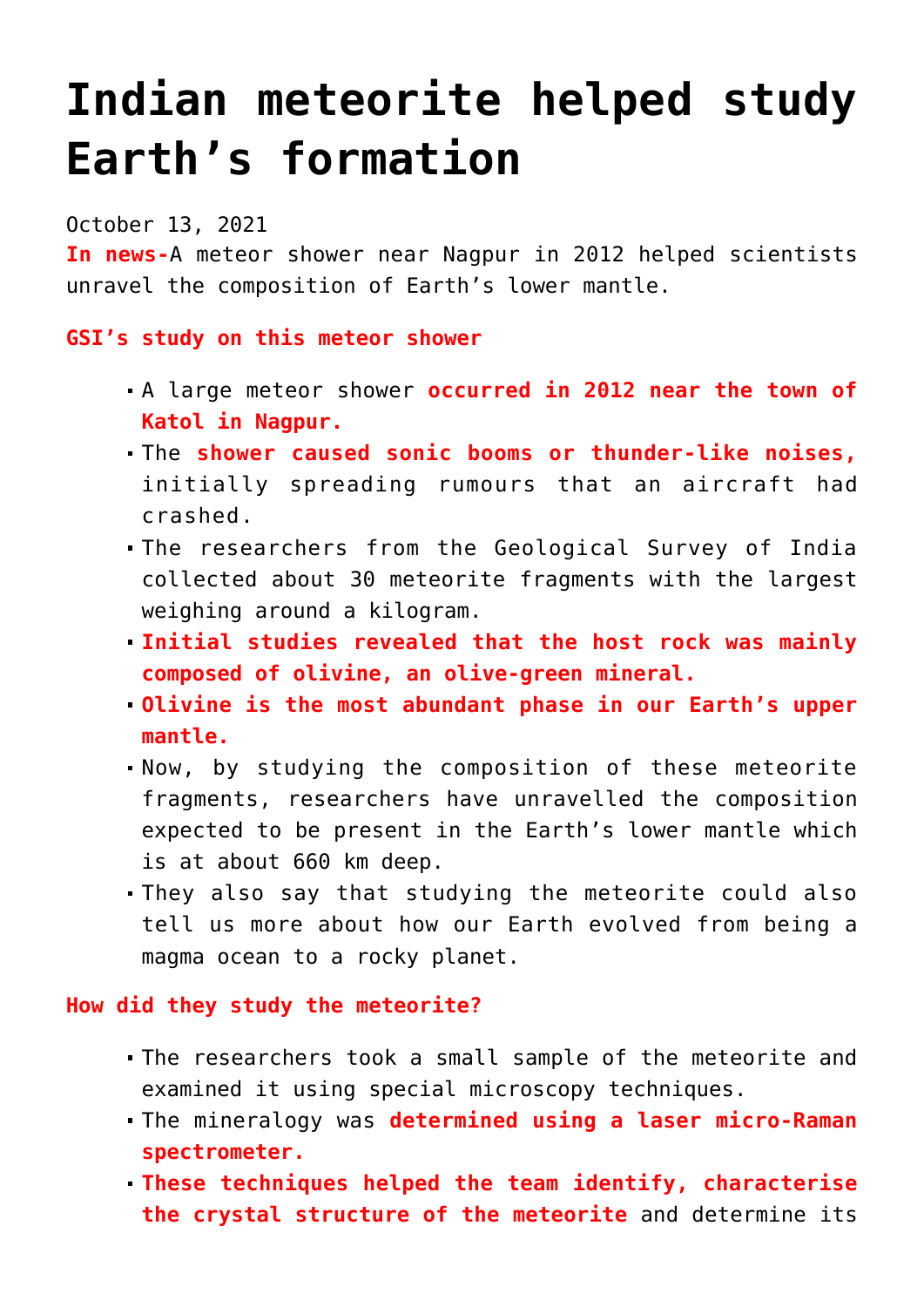chemical composition and texture

## **Findings of the study**

- The international team of scientists **examined a section of the highly-shocked meteorite from Katol.**
- The paper published this month in PNAS reports the first natural occurrence of a mineral called bridgmanite.
- The mineral was named in 2014 after Prof. Percy W. Bridgman, recipient of the 1946 Nobel Prize in Physics.
- Various computational and experimental studies have shown that about 80% of the Earth's lower mantle is made up of bridgmanite.
- By studying this meteorite sample, scientists can decode how bridgmanite crystallized during the final stages of our Earth's formation.



## **How is bridgmanite on earth different from meteorite?**

- The bridgmanite in the meteorite was found to be formed at pressures of about 23 to 25 gigapascals generated by the shock event.
- The high temperature and pressure in our Earth's interior have changed over billions of years causing crystallisation, melting, remelting of the different minerals before they reached their current state.
- It is important to study these individual minerals to get a thorough idea of how and when the Earth's layers formed.